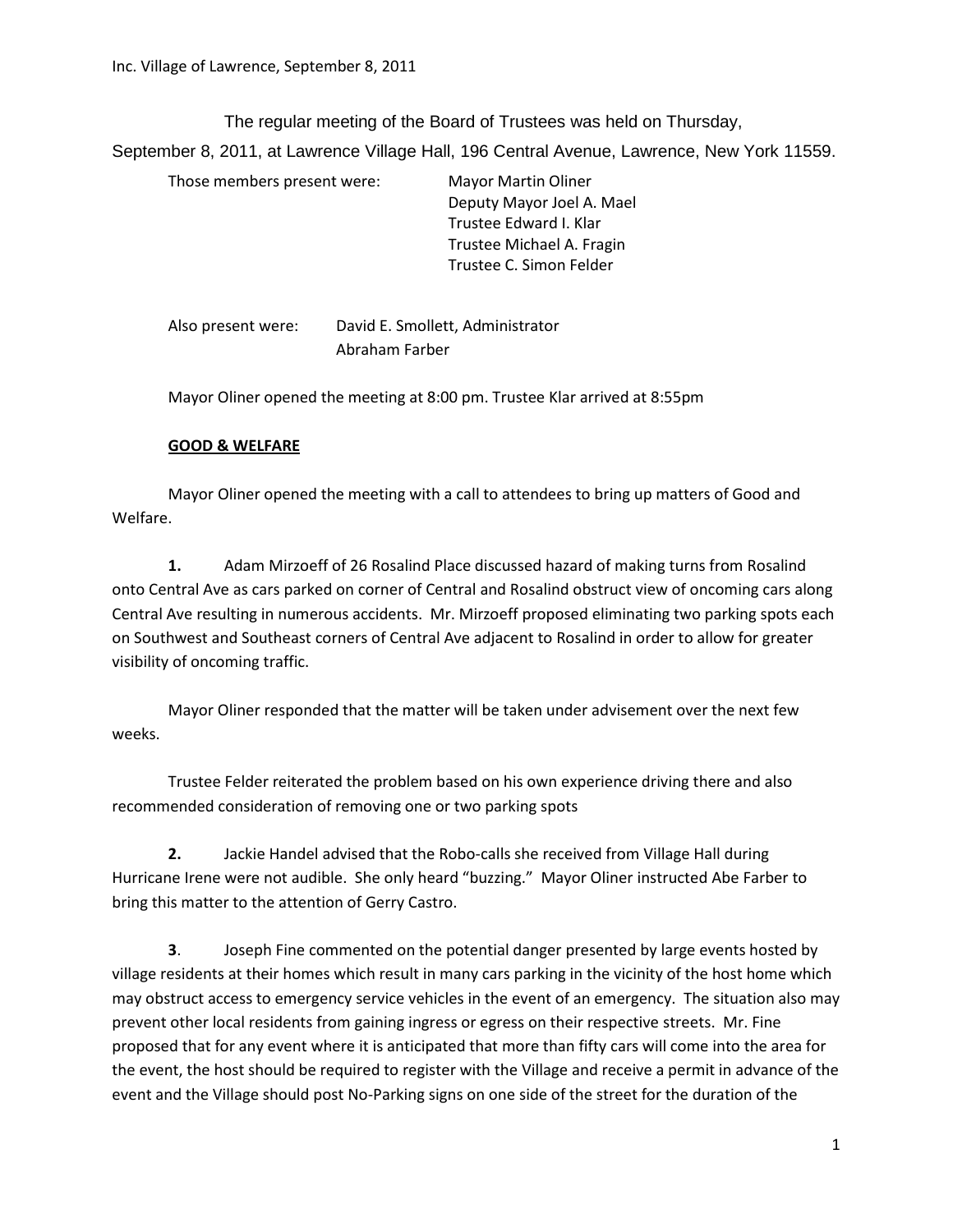event in order to ensure that the streets will remain passable during the event. Also, perhaps a fee should be imposed to defray the cost to the Village of posting the signs and enforcing the parking regulation.

Mayor Oliner instructed Mike Ryder (Village Building Department) to investigate whether anything like this requirement exists in other jurisdictions and to report back to the Board for further discussion and possibly setting a hearing date to adopt same.

**4.** Issue of golf balls from golf course landing on Harrison Street properties. Mr. Nelson Shmuckler of Harrison Street raised the issue of golf balls from golf course landing on his and other properties. Although fencing was erected to protect the cars parked along the course, he claimed that this has not cured the problem. He reported that the golf balls pose a hazard and in fact his wife was struck directly by a golf ball. Also a golf ball flew into the window of his home. Mr. Shmuckler reported that Leo Mcmahon, General Manager of the golf course, advised him that the golfer was told to contact him but he received no response. Mr. Shmuckler advised that he consulted with Mr. Henney, manager of the Seawane club who told him that they put up high netting to cure the problem. Mr. Shmuckler proposed that the golf course put up netting as well. Trustee Mael advised that the golf architect will be instructed to review this issue and report to the Board. Mayor Oliner Advised that Leo McMahon and David Smollett will also look into the issue and will contact the parks commission to examine the problem. A resident of 122 Harrison Street objected to the netting. He said residents must accept the risks of living along a golf course.

**5.** Trustee Felder advised that he had requested a police officer to be present at the meeting to report on recent criminal activity in the village. However the officer did not show up. Trustee Felder emphasized to those present that the board is aware of criminal activity in the village and is working diligently with the police to combat this problem.

Mayor Oliner outlined a plan to place surveillance cameras at 5 or 6 key locations in the village to monitor all vehicles going into the village. Mayor Oliner instructed Mike Ryder, head of the building department to have Gerry Castro research the options and report back to the board. Trustee Felder commented that it is important to advise village residents not to leave valuables in their cars. Trustee Fragin added most thefts are committed against unlocked cars as per police reports.

Trustee Klar arrived at 8:55 pm.

**6.** William Street issue: Anne Wertheim, a resident of the plaza protested against the proposed traffic pattern along William Street. She said the street is too narrow to accommodate twoway traffic. She also said the new traffic pattern would prove hazardous to cars pulling out o f the driveway of the plaza onto William Street. Mayor Oliner concurred with her opinion and advised that both he and Trustee Felder are in agreement with her position. Trustee Fragin said that the item is not on the agenda for a vote. He noted that the issue had already been voted upon and that, at that time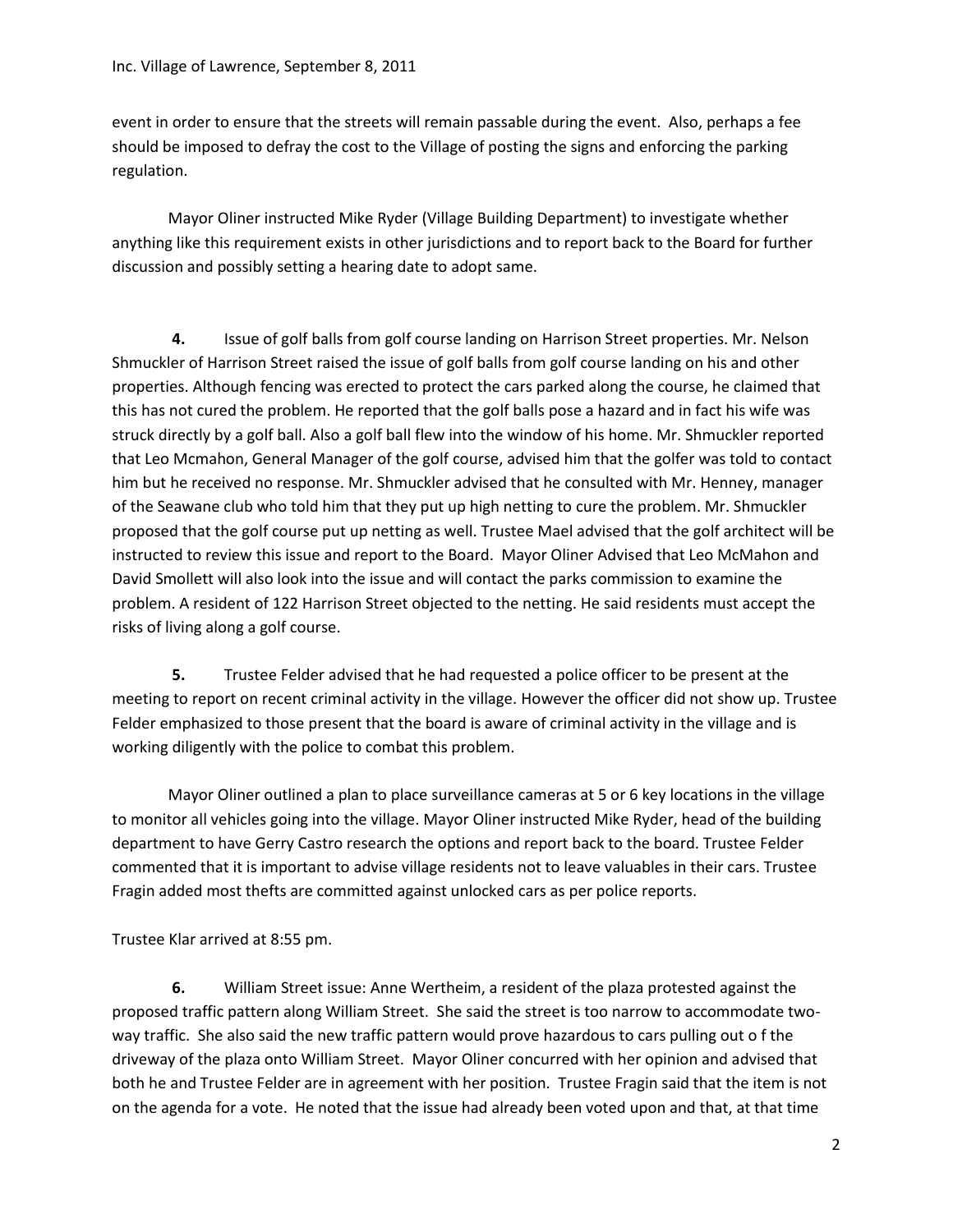Mayor Oliner did not vote against the proposed changes. Mayor Oliner said that he had voted against the change.

Trustee Fragin moved to enter into Executive Session to discuss issues leading to the hiring, firing, or discipline of one or more employees Trustee Mael seconded. Vote followed:

Mayor Oliner – Nay Trustee Felder –Nay Trustee Fragin Aye Trustee Mael – Aye Trustee Klar – Aye

Before, leaving into executive session, Mayor Oliner proposed entertaining a motion to re-vote on the William Street issue. This vote did not take place.

## **Board convened in executive session at 9:18PM**

## **The Board returned to public session at 9:50 PM.**

Mayor Oliner moved to overturn the previous resolution regarding changes to William Street. Trustee Felder seconded. Mayor Oliner called for a vote:

Mayor Oliner – Aye Trustee Felder – Aye Trustee Fragin – Abstained, Trustee Mael – Abstained Trustee Klar – Abstained

Administrator Smollett advised that the motion failed since it did not garner 3 affirmative votes in favor.

Trustee Fragin moved to adjourn the meeting. Trustee Mael seconded. No vote was taken.

## **NEW BUSINESS**

**Item 1 – Approve Abstracts** – Tabled

**Item 2 – New Hire –** Tabled

**Item 3 – Appointments -** Tabled

**Item 4 – Lawrence Association Room Rental-Fee Waiver request through June 2012**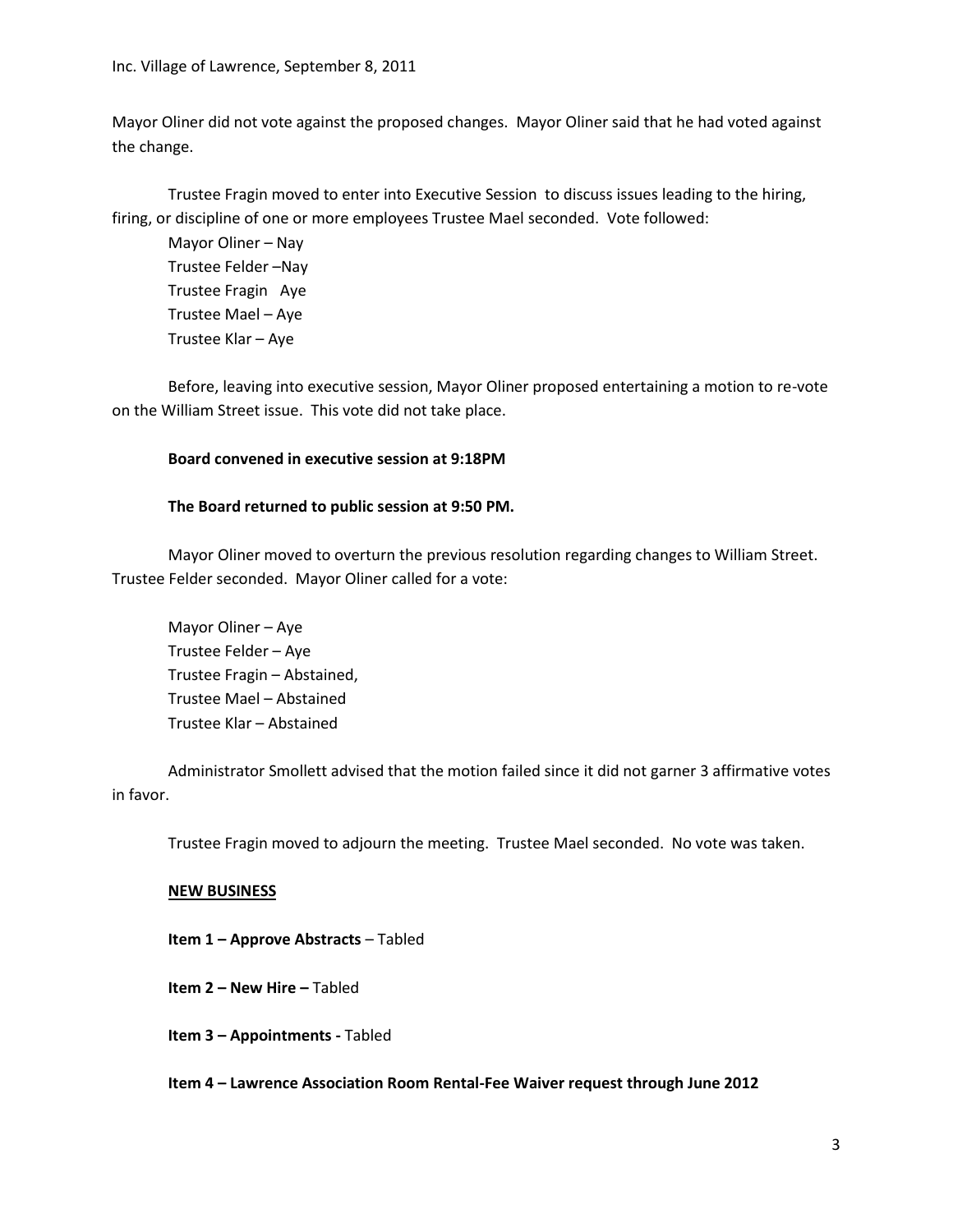Trustee Klar moved to approve the request by the Lawrence Association to waive the room rental fees for their monthly meetings through June 2012. Mayor Oliner seconded. Motion passed unanimously.

# **Item 5 - NCJW Thrift Shop 346 Central Avenue, Petition to hang pole banner sign in front of the store**

Miss Telleus of the NCJW Thrift Shop on Central Avenue requested permission to hang a banner from a pole in front of the store.

Board action: Trustee Fragin moved to approve the banner on the pole in front of the store for a time period through June 2012, subject to the NCJW naming the Village as an additional insured on their General Liability policy and provide the Village with a policy endorsement. Mayor Oliner seconded. Motion passed unanimously.

## **Item 6 - Hurricane Update**

Mayor Oliner thanked Administrator Smollett the Trustees and other members of the Village administration and staff for their efforts during Hurricane Irene. He also thanked community emergency services personnel, politicians, local clergy and utility company personnel.

## **Item 7 –Storm Drain prevention and improvements**

Mike Ryder reported on progress regarding installation of a tidal gate at golf course to prevent flooding at high tide. Installation to be completed by mid-September 2011. Additional discussion ensued regarding other possible measures homeowners can implement to minimize sewer backups, including installation of check valves. Also discussed was possibility of enacting new Village codes to require homeowners in flood prone areas to install dry wells to reduce drainage into public sewer systems. Village Administrator Smollett advised that we had received an extension on our grant

Trustee Mael asked Mike Ryder whether check valves on piping surrounding the golf course should be inspected on a periodic basis. Mike Ryder said he would look into the matter.

## **Item 8 – BOT Meeting Dates for 2011-2012**

Trustee Mael moved to table this item. Trustee Fragin seconded. It was then noted that the schedule had already been posted on the Village website.

Board action: Mayor Oliner moved to approve the schedule. Trustee Klar seconded. Motion passed unanimously.

## **Item 9 – Resolution to Amend LOSAP**

Village Attorney Tom Levin explained the amendment which would remove the cap on the number of service years, currently capped at 40 years, for which firefighters are eligible to receive LOSAP payments. This issue will be subject to a referendum to be conducted by the Fire Department but must first be approved by the BOT.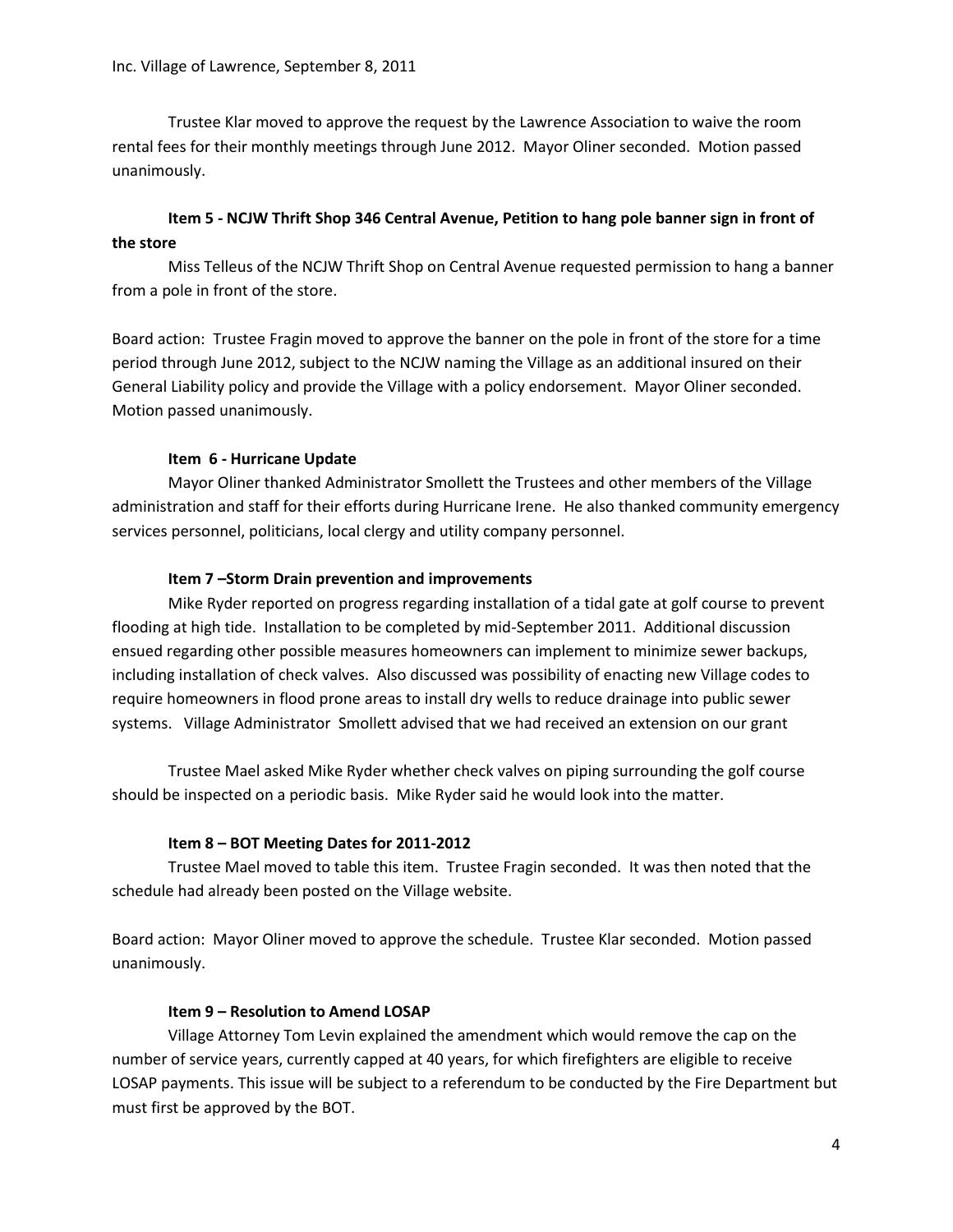Board action: Mayor Oliner moved the following resolution which was seconded by Trustee Klar and passed unanimously:

WHEREAS, pursuant to L. 1995, c. 501 and L. 2002, c. 190, the Lawrence-Cedarhurst Fire Department, Inc. ("LCFD") heretofore has adopted a "Service Award Program" for its volunteer members; and

WHEREAS, in accordance with said laws, such "Service Award Program" was approved by the governing boards of the political subdivisions which contract with LCFD for fire protection services, and by the qualified electors of such subdivisions after public referendum; and

WHEREAS, LCFD has duly adopted a resolution to authorize amendments to the "Service Award Program" for its volunteer members, and authorize a public referendum with respect thereto, to allow any member who reached entitlement age under the Service Award Program and who continues thereafter to participate as an active firefighter to be receive Service Award Program benefits for each year after his or her entitlement age in which the firefighter earned fifty points under such Service Award Program, and to pay said benefit as a lump sum to the eligible firefighter, and

WHEREAS, such plan amendment may not be effective unless it is approved by the affirmative vote of at least sixty (60%), percent of the governing board of each of the political subdivisions which contract with LCFD, and unless it also is approved by the majority of the qualified electors voting at a referendum with respect to such amendments to the "Service Award Program"; and

WHEREAS, the Incorporated Village of Lawrence ("Village") receives its fire protection services pursuant to contract with LCFD; and

WHEREAS, LCFD has provided the Village with various materials and information in explanation and support of a proposed amendment to the "Service Award Program" to allow any member who reached entitlement age under the Service Award Program, and who continues to participate as a active firefighter thereafter, to be paid Service Award Program benefits for each year after his or her entitlement age in which the firefighter earned fifty points under such Service Award Program, paying said benefit as a lump sum to the eligible firefighter; and

WHEREAS, the Village Board of Trustees has concluded that an amendment to the "Service Award Program" as proposed by LCFD is in the best interests of the Village and its residents and property owners; and

WHEREAS, pursuant to applicable provisions of law, such amendment requires the approval of the governing bodies of the other political subdivisions which contract with LCFD for fire protection services, and approval from the qualified electors of the Village and such subdivisions at a referendum, before such amendment may take effect;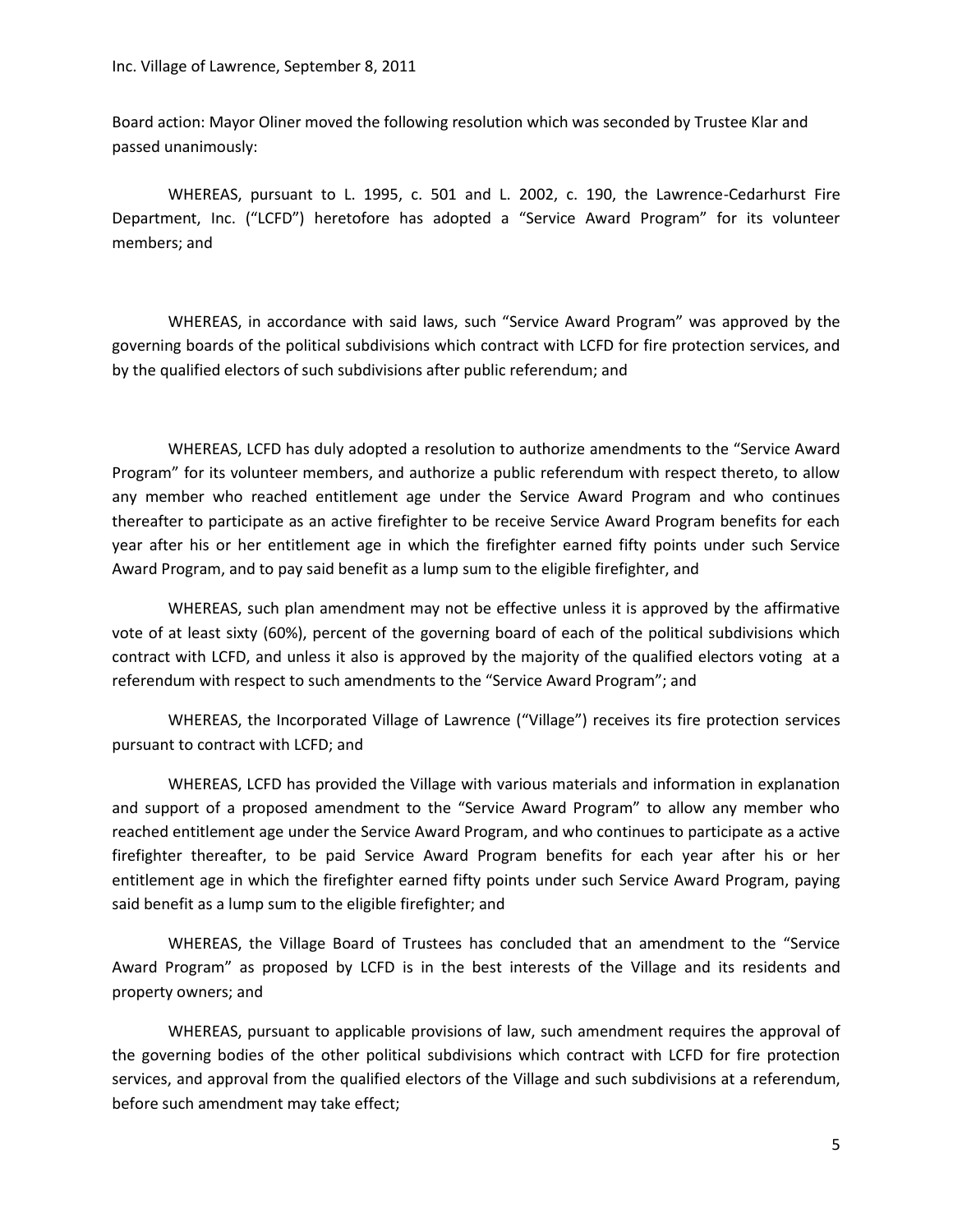NOW, THEREFORE, BE IT

RESOLVED, the Village hereby approves the proposed amendment to the Service Award Program; and it is further

RESOLVED, that on condition that LCFD first obtain the required approval of the governing bodies of all other political subdivisions which contract with LCFD to provide fire protection services, LCFD hereby is authorized on behalf of the Village to conduct a mandatory public referendum to amend the "Service Award Program" to allow any member who reaches entitlement age under LCFD's Service Award Program, and who continues thereafter to participate as an active firefighter, to be paid or accrue Service Award Program benefits for each year after his or her entitlement age in which the firefighter earned fifty points under LCFD's Service Award Program, such benefit to be paid as a lump sum to the eligible firefighter, all in accordance with the resolution of LCFD and the further requirements of New York L. 1995, c. 501, and L. 2002, c. 190.

### **Item 10 – Ratification of Joe Ciaravolo settlement agreement**

Board action: Trustee Klar moved to ratify the agreement as proposed by Labor Counsel. Trustee Fragin seconded. Motion passed unanimously.

### **Item 11 – Retention of Retiree Sal Castro**

Tabled

### **Item 12** – **Appreciation event for Hurricane assistance**

The Mayor outlined the idea for an event consisting of 9 holes of golf and a dinner to follow to be held on 10/4/11 at the LYCC. However, there was no estimate of how many attendees would participate and no cost provided so the item was not ready to be voted upon.

### **Item 13 – Central Avenue and Rosalind Place traffic concerns**

Previously discussed in Good and Welfare #1. No further action taken at this time.

#### **Item 14 – Purchase of 2 trucks for Village**

Issue was tabled pending BOT receiving additional information about the trucks.

#### **OLD BUSINESS**

#### **1. Causeway sidewalk extension update**

Board action: Trustee Klar moved to leave Causeway as is. Mayor Oliner seconded. Vote taken as follows:

> Mayor Oliner – Aye Trustee Mael – Aye Trustee Klar - Aye Trustee Felder – Nay Trustee Fragin – Nay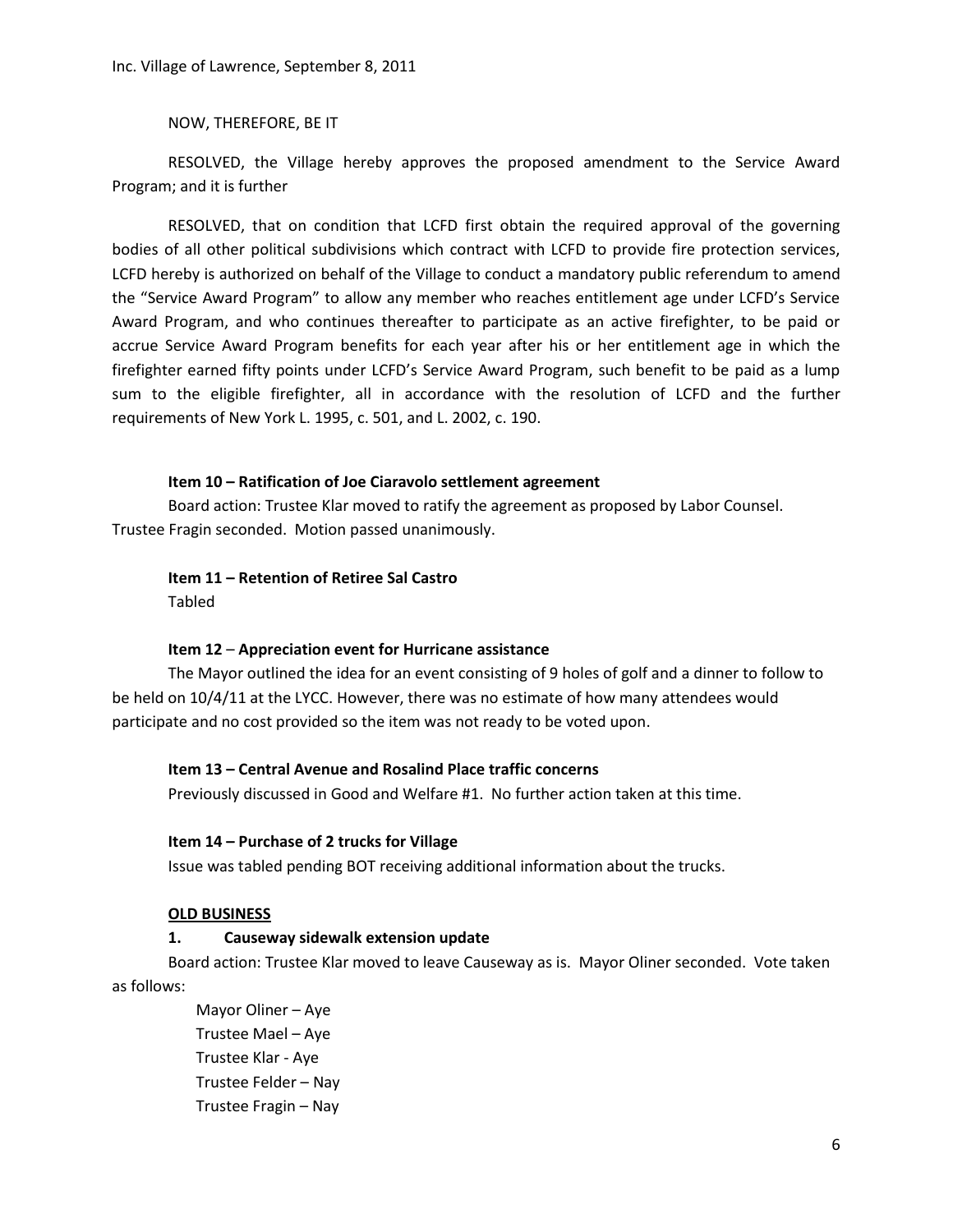Motion passed.

**2. William Street update –** Mike Ryder reported on 2 bids received to widen the street. Stasi bid was \$28,000, Drexler bid was for \$32,718. Tri-State did not return a bid. Mayor Oliner said he would review the possibility of having the Village perform the work directly.

Mayor Oliner discussed possibility of placing cameras opposite "Mrs. Feuer's" and opposite William Street. Village Attorney Tom Levin advised that the Village cannot issue summonses for moving violations based on cameras without State enabling legislation. The Village can send letters to vehicle owners advising that the camera indicated that a traffic law shad been violated.

Trustee Mael described problems with the length of time roadwork contractors in the Village are taking from the time they rip up roads until completion of the projects. He requested that future RFP's should specify time frames for completion of the projects.

**3. Five Towns Community Chest 5K run –** Mr. Spiro of Five Towns Community Chest submitted a proposed route for a 5K run on October 4<sup>th</sup>. After some discussion, Mayor Oliner instructed Mr. Spiro to re-submit an alternate route.

Mayor Oliner tabled the following "Old Business" items to executive session.

- #6 DEC Order of Consent update
- #19 Mezza Contract update
- #20 Kosher Caterer RFP
- #21 CSEA Union CBA update

# **ADDITIONAL GOOD & WELFARE**

Mayor Oliner asked whether there were any additional matters of Good & Welfare to be discussed.

Lester Henner, alternate member of the Zoning Board, raised an issue regarding the process of how the Chairman of the Zoning Board decides on whether, and which, alternate members are invited to attend zoning board meetings in the event that a regular member is going to be absent.

Trustee Fragin said that the Village code is very clear that the ZBA Chairman has sole discretion with regard to the seating of alternates

After some discussion, Trustee Klar asked Administrator Smollett to speak to the attorney for the zoning board to find out the law on this matter.

**Trustee Fragin moved to adjourn to executive session to discuss personnel and litigation matters. Mayor Oliner seconded. All in favor.**